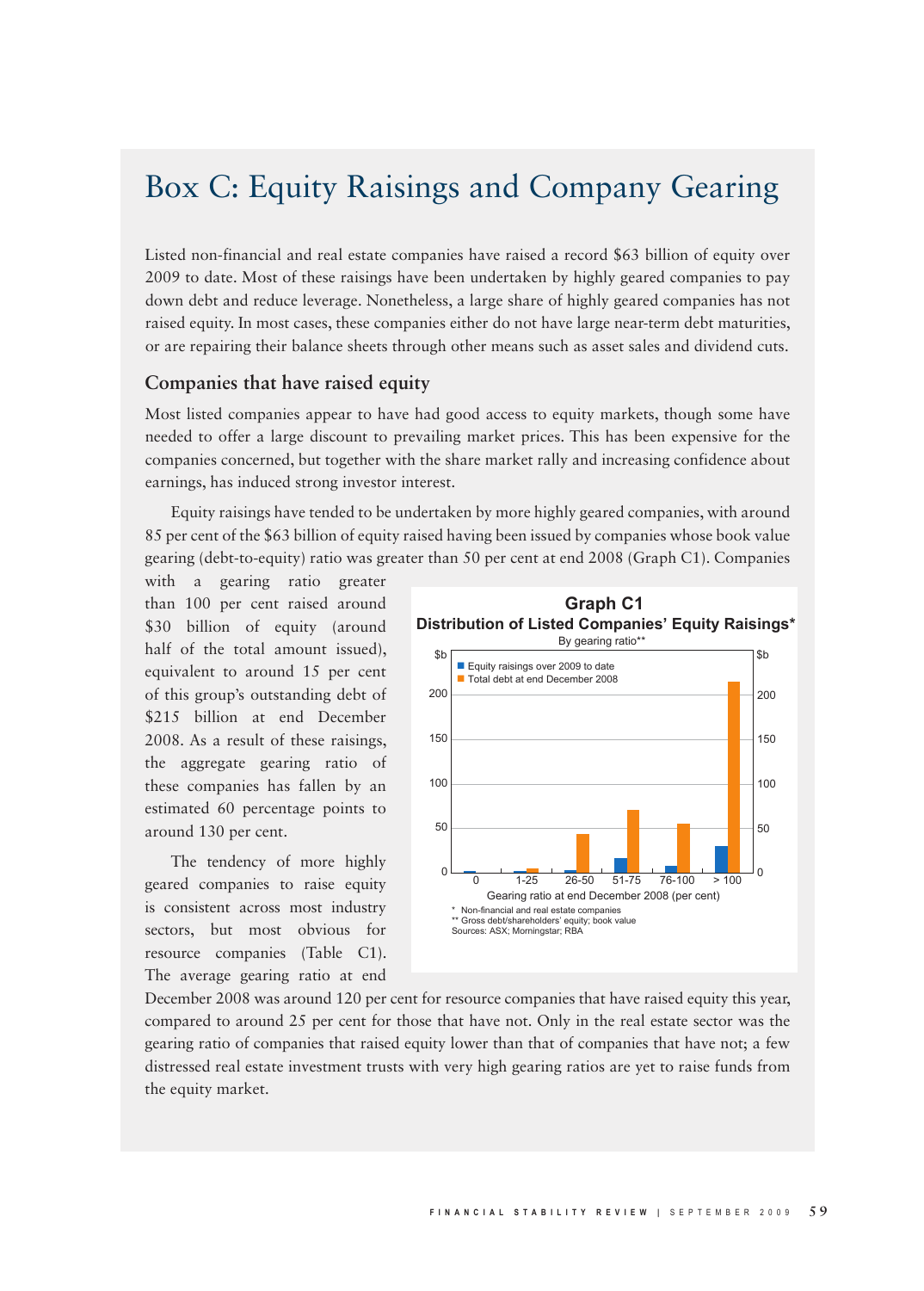| Company Type       | Equity<br>raisings over<br>2009 | Number of<br>companies | Equity<br>raisings as<br>share of debt<br>outstanding<br>at end 2008 | Gearing <sup>(a)</sup> |                         |
|--------------------|---------------------------------|------------------------|----------------------------------------------------------------------|------------------------|-------------------------|
|                    |                                 |                        |                                                                      | Dec 2008               | Sep 2009 <sup>(b)</sup> |
|                    | \$b                             |                        | Per cent                                                             | Per cent               | Per cent                |
| Resource<br>raised | 32.5<br>32.5                    | 786<br>367             | 30<br>42                                                             | 60<br>120              | 45<br>55                |
| did not raise      | $\Omega$                        | 419                    | $\theta$                                                             | 25                     | 35                      |
| Non-resource       | 17.0                            | 760                    | 9                                                                    | 95                     | 75                      |
| raised             | 17.0                            | 230                    | 22                                                                   | 100                    | 65                      |
| did not raise      | $\overline{0}$                  | 530                    | $\Omega$                                                             | 90                     | 80                      |
| Real estate        | 13.9                            | 97                     | 14                                                                   | 105                    | 85                      |
| raised             | 13.9                            | 26                     | 24                                                                   | 80                     | 55                      |
| did not raise      | $\overline{0}$                  | 71                     | $\left($                                                             | 185                    | 215                     |
| Total              | 63.4                            | 1643                   | 16                                                                   | 85                     | 65                      |
| raised             | 63.4                            | 623                    | 30                                                                   | 100                    | 60                      |
| did not raise      | $\overline{0}$                  | 1 0 2 0                | $\overline{0}$                                                       | 70                     | 70                      |

## **Table C1: Equity Raisings by Listed Companies**

(a) Gross debt/shareholders' equity; book value

(b) Estimate based on company announcements

Sources: ASX; Morningstar; RBA

## **Companies that have not raised equity**

The companies that have not raised equity this year can be broadly grouped into four categories:

- Less-geared companies: Around two thirds of less-geared companies those with a gearing ratio below 50 per cent – have not raised equity, with continuing good profitability generally supporting these companies' moderate leverage. Those that have done so have only raised fairly small amounts, accounting for only about 15 per cent of the total value of equity issued.
- • *Geared companies with less pressing near-term refinancing needs:* Despite the large amount of equity raised by companies with a gearing ratio greater than 50 per cent, over half of this group has not undertaken raisings. These companies have tended to be under less near-term debt refinancing pressure, with a number having very little, or no, debt maturing in 2009.
- Geared companies that are comfortable with their leverage: Some companies have been able to sustain business models involving a high gearing ratio due to more stable cash flows, in general, than other sectors. For example, around two thirds of infrastructure funds with a gearing ratio above 50 per cent have not raised equity. While some infrastructure funds have raised equity in response to concerns about asset valuations as well as their ongoing ability to service debt, others are perhaps reluctant to reduce leverage and return on equity.